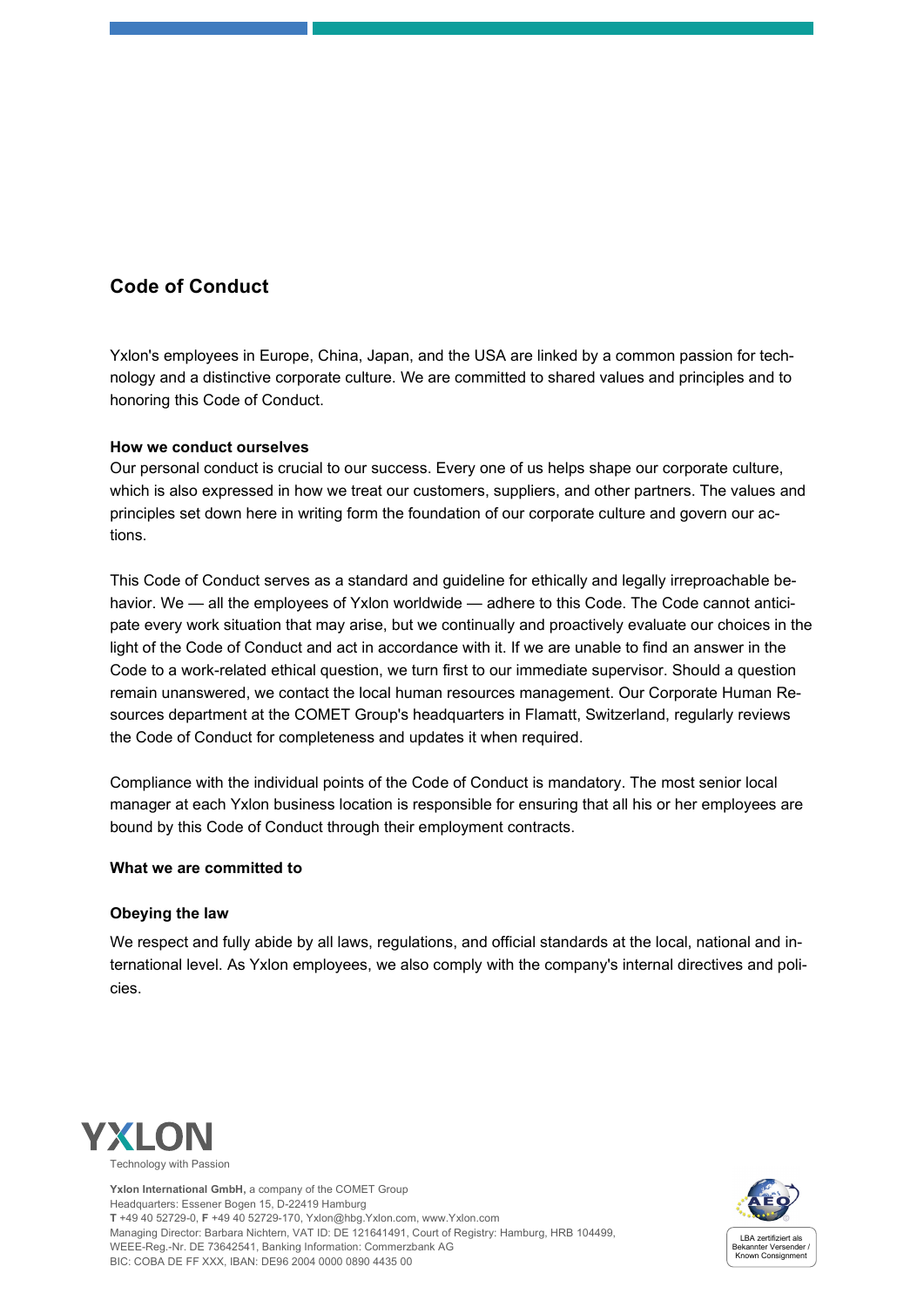# **Maintaining an alert conscience**

We consciously strive to live up to our responsibilities under the Code of Conduct, and regularly bring the Code to mind in order to act ethically in every situation.

#### **Monitoring and control**

The company's internal audit function regularly scrutinizes all organizational units of Yxlon.

Anyone who suspects or becomes aware of a breach of ethics guidelines and principles should report it. The person to go to is usually our immediate supervisor, who is always required to treat the report as confidential. We are also welcomed to contact our local Human Resources Management office. Yxlon does not permit retaliation of any kind (such as harassment or discrimination) for good-faith reports of suspected or actual violations.

# **Communication**

We communicate openly and honestly. This is essential to the trust on which our working relationships both inside and outside the company are built. Our Code of Conduct is published on the intranet and the internet. It is important to us that our investors, customers, suppliers and other partners know how we at Yxlon define ethically correct business conduct, and what they can expect from us as a company.

#### **An attractive employer**

Yxlon is very serious about its responsibility and reputation as an attractive employer. By putting into daily practice, the shared values, and principles of our corporate culture, we can inspire — and be inspired — by example. Our culture puts us ahead both personally and as a company and is an important pillar of our lasting success.

# **Protection from discrimination**

Yxlon is strongly committed to providing equal opportunity in every aspect of employment. Illegal discrimination against employees by the company or by other employees based on nationality, ethnic origin, religion, sex, age, sexual orientation or of any other protected class is strictly prohibited. We also categorically reject child labor and forced labor of any kind.

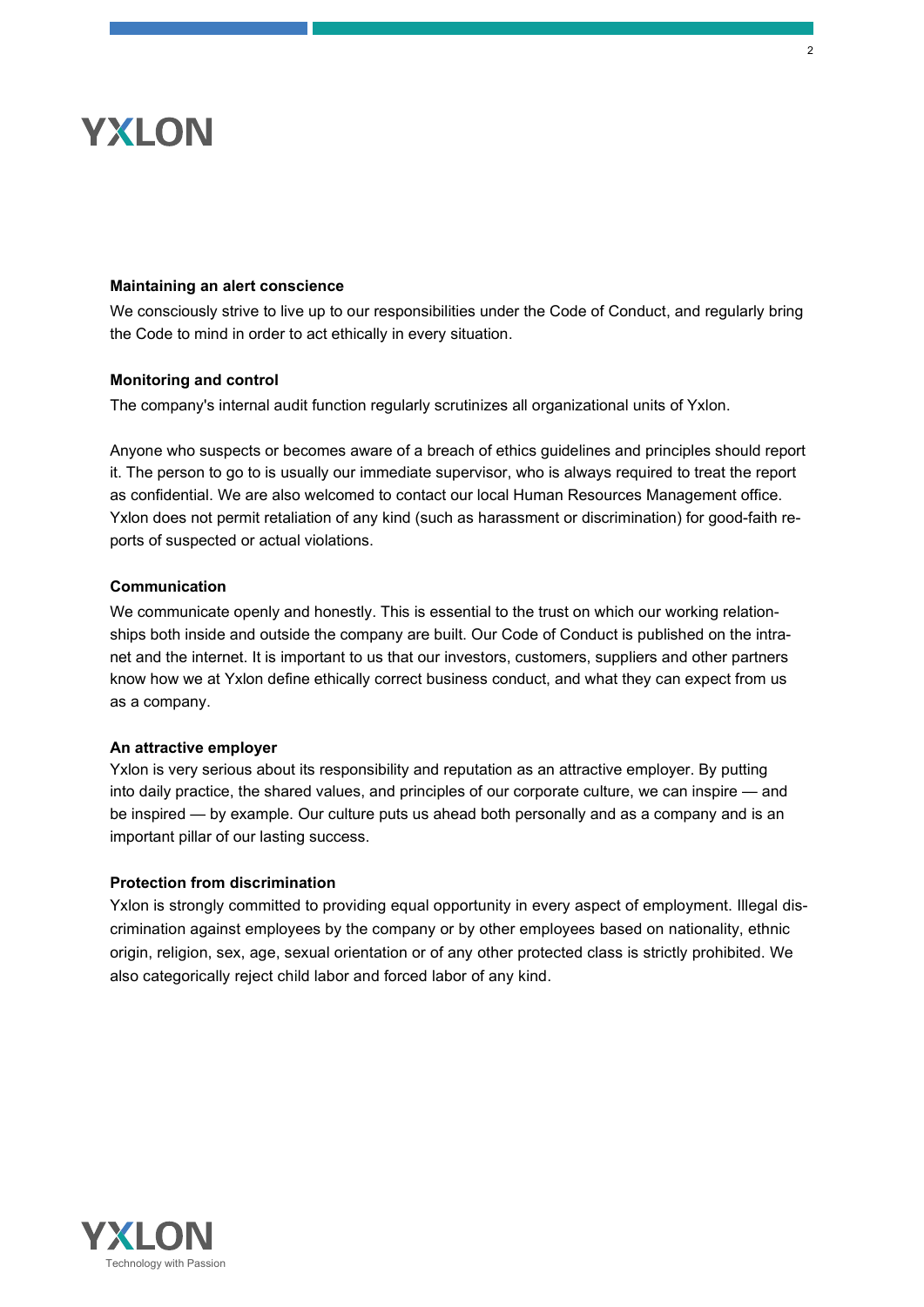### **Respect for other employees**

We treat each other respectfully and without prejudice. Sexual harassment, bullying (including "mobbing", or bullying by a group) and other forms of abuse have no place in our corporate culture. We report any incidents that may occur — whether as victims or witnesses.

#### **Health and safety at work**

The organizational units of Yxlon, and we ourselves as employees, are responsible for health and safety in the workplace. We all follow the applicable laws and safety standards. Deficiencies or violations are promptly reported so that they can be remedied as soon as possible, and recurrences prevented. We constantly seek to make further improvements in workplace safety and health.

Routine medical screening (for early detection of illness) and preventive medicine — above all for pregnant women and young people — are important to Yxlon. Health and safety are recurring themes in training and development courses. Everyone at Yxlon should feel good — both physically and mentally — in their workplace and work environment. In difficult situations, such as a personal crisis, we can count on the best possible counsel and support.

# **Pay and staff development**

Pay at Yxlon is competitive with market rates. It is not based on gender but on responsibilities and performance.

As employees, we have the opportunity for professional and personal growth and the freedom to help shape the company's structures and processes.

#### **Acting with integrity**

It goes without saying that integrity of conduct is at the root of our corporate culture. What we mean by integrity is described more closely in our statement of Values and Principles. We are guided by this standard on a daily basis — in working with our colleagues and in our relations with investors, customers, suppliers and partners.

#### **Appropriate use of information technology**

In our use of e-mail, the internet and other information technology, we follow Yxlon's internal policies and directives. These provide clear and binding guidance.

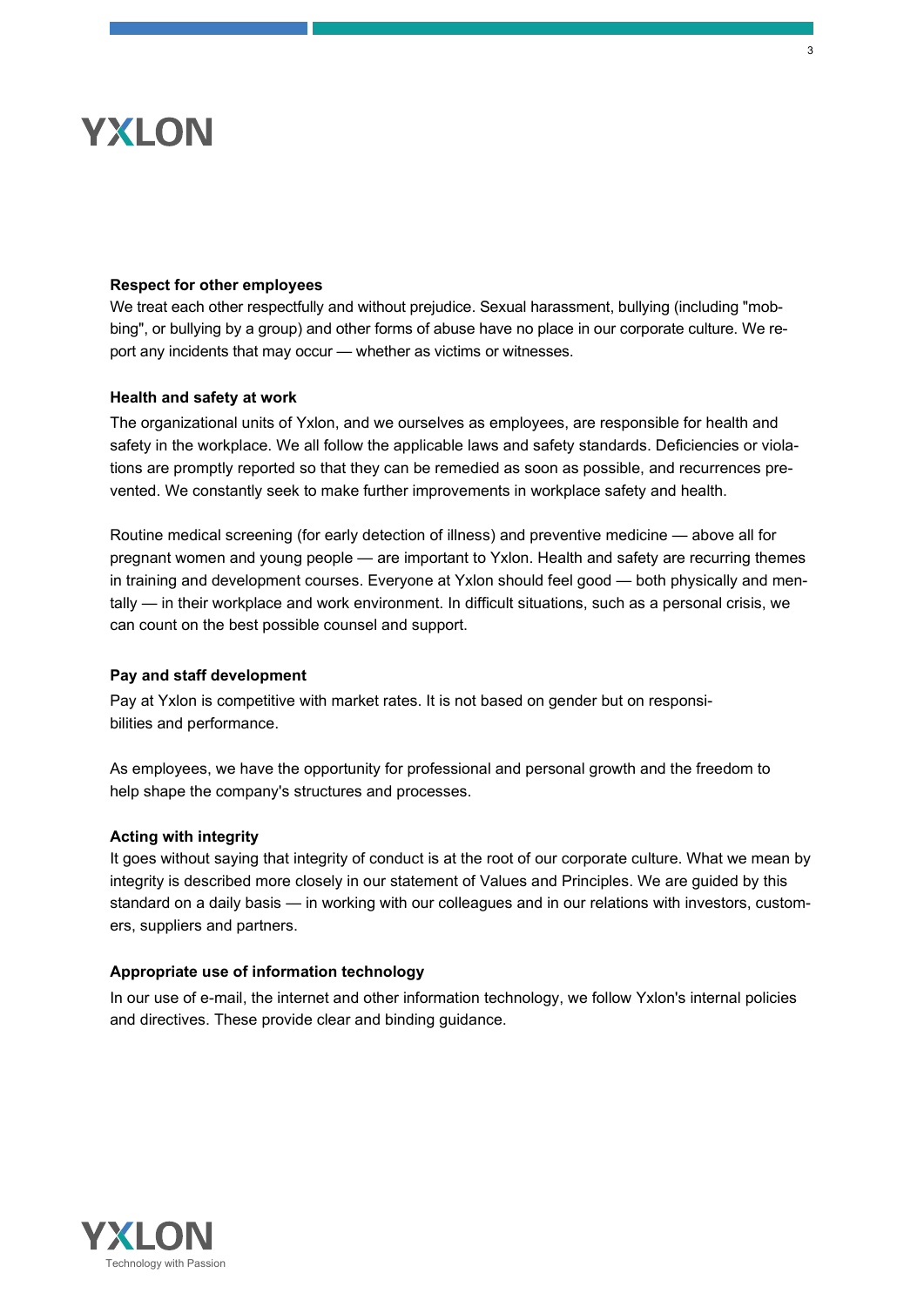# **Data protection and confidentiality**

Confidential information is treated with care. We do not reveal trade secrets to unauthorized persons, even when we are no longer employed by the company.

4

We honor the obligations under our employment contracts.

We adhere to the statutory requirements that apply to us as a company listed on the stock exchange. We do not use confidential information as a basis for trading in securities of our own company or of other firms. As well, we do not pass such information to other persons, within the company or outside it.

# **Conflicts of interest**

As Yxlon employees we are part of a greater whole and we therefore put the good of the company before our personal gain. We make decisions on an objective basis and avoid situations where personal interests could come into conflict with those of Yxlon. We never accept or give gifts of money. We also do not accept or give gifts in kind that exceed a reasonable value.

# **Charitable donations and sponsorships**

As a company, we do not make donations to political parties, political organizations or individuals who hold political office. However, we support non-political and not-for-profit institutions (for example, those working for social and environmental causes) with appropriate donations in cash or in kind.

#### **Anti-corruption**

We do not tolerate bribery and we are committed to the highest standards in fighting corruption. In auditing our production plants and sales subsidiaries, our internal audit function also watches for signs of corruption. In countries rated by Transparency International as having an elevated risk of corruption, companies are audited particularly thoroughly.

#### **Environmental protection**

Yxlon trains and sensitizes its staff worldwide with respect to environmental protection, and involves customers, suppliers, and other stakeholders in this process. Only together can we do justice to our responsibility for the planet and keep our environment a good place to live. We reject any ruthless striving for profit at the expense of the environment, and instead seek a balance between financial, environmental, and social objectives.